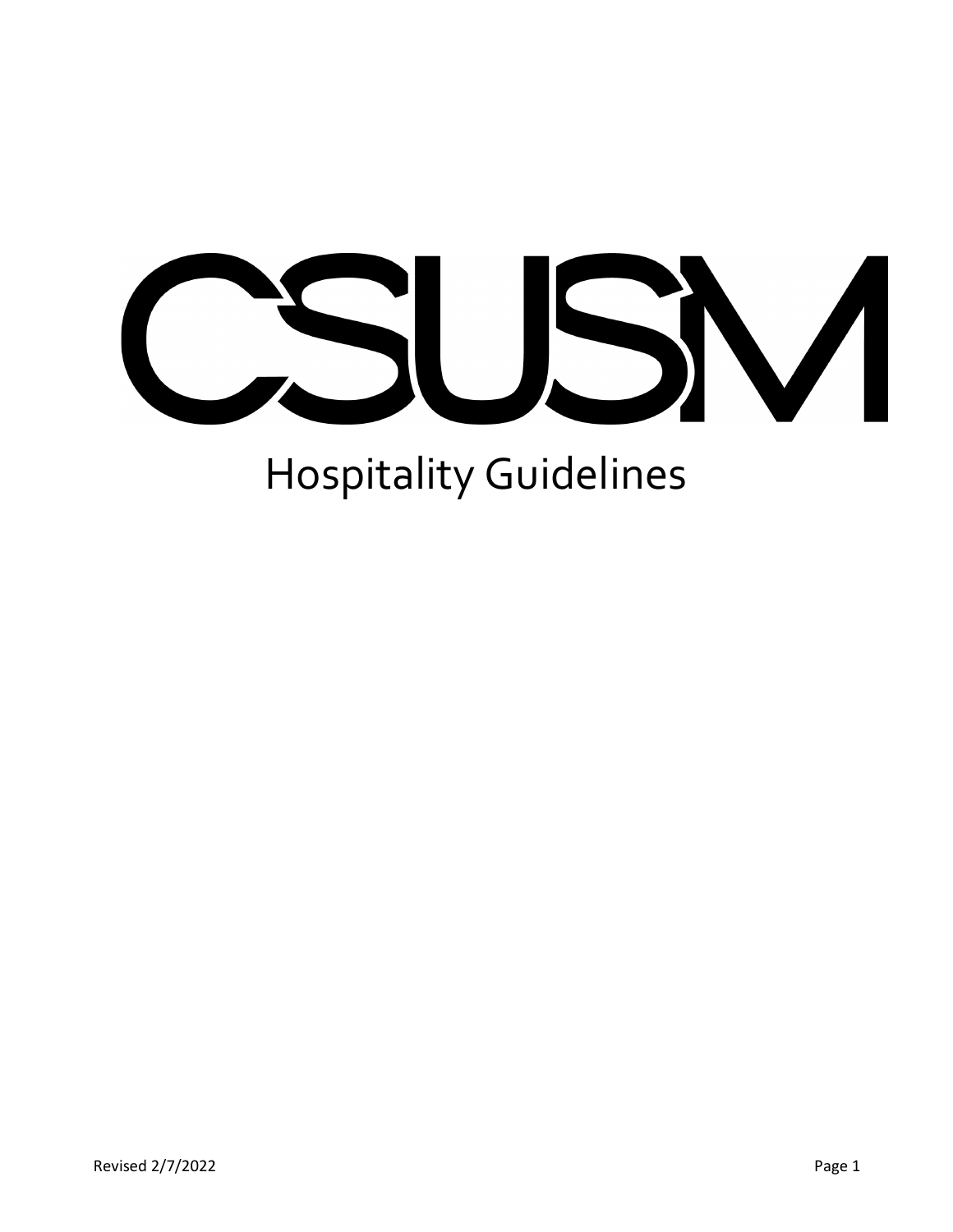## **Table of Contents**

| $\mathbf{1}$ .   |  |  |  |  |
|------------------|--|--|--|--|
| $\overline{2}$ . |  |  |  |  |
| 3.               |  |  |  |  |
| 4.               |  |  |  |  |
| 5.               |  |  |  |  |
| 6.               |  |  |  |  |
| 7.               |  |  |  |  |
| 8.               |  |  |  |  |
| 9.               |  |  |  |  |
| 10.              |  |  |  |  |
| 11.              |  |  |  |  |
| 12.              |  |  |  |  |
| 13.              |  |  |  |  |
| 14.              |  |  |  |  |
| 15.              |  |  |  |  |
|                  |  |  |  |  |
|                  |  |  |  |  |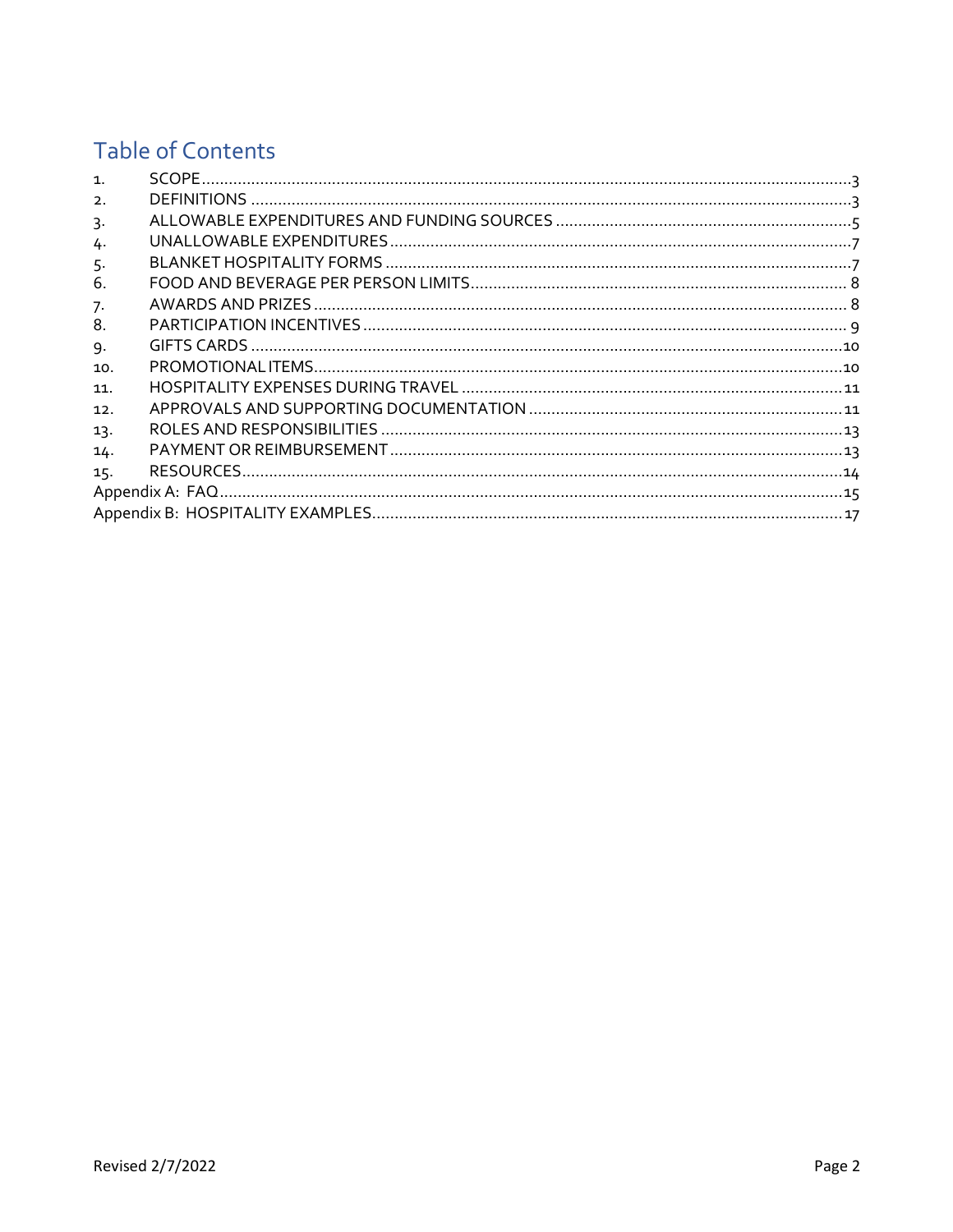#### **1. SCOPE**

<span id="page-2-0"></span>In accordance with **ICSUAM 1301.00 - Hospitality,** California State University San Marcos (CSUSM) and its auxiliaries (Auxiliaries), unless otherwise noted and together referred to as University, govern that hospitality expenses may be paid to the extent that such expenses are necessary, appropriate to the occasion, reasonable in amount and serve a purpose consistent with the mission and fiduciary responsibilities of the University. This policy applies to employees, students, donors, guests, visitors, volunteers, and other individuals as part of a business meeting; recreational, sporting or entertainment event; or other occasion that promotes the mission of the University and serves a bona fide business purpose. The policy also addresses meals served to employees and meals provided to prospective students and employees.

Hospitality expenses may be paid to the extent that such expenses are reasonable in amount and serve a purpose consistent with the mission and fiduciary responsibilities of the University.

Hospitality expenses must be directly related to, or associated with, the active conduct of Official University business. These guidelines govern the appropriate use of CSUSM Operating Fund (485xx), state trust funds, university campus program funds, enterprise funds and CSUSM Auxiliary funds, unless legally exempted or otherwise restricted (e.g. documented trust agreements, and/or grant agreements), for the payment of hospitality related expenses. When a University employee acts as an official host, the occasion must, in the best judgment of the approving authority, serve a clear University business purpose, with no personal benefit derived by the official host or other University employees. In addition, the expenditure of funds for entertainment should be costeffective and in accordance with the best use of public funds, donor intent, as well as federal, state and other grant guidelines.

## **2. DEFINITIONS**

## <span id="page-2-1"></span>**Approving Authority**

A person to whom authority has been delegated in writing to approve hospitality expenses described within this policy. See section 12 for more information on approval of transactions.

#### **Auxiliary or Auxiliaries**

The recognized auxiliary organizations at CSUSM include CSUSM Corporation, The Foundation, and Associated Students Inc.

#### **Auxiliary Funds**

Funds maintained by each Auxiliary for its authorized business purposes and those funds managed by the Auxiliary for others.

## <span id="page-2-2"></span>**Awards/Prizes and Service Recognition**

Something of value given or bestowed upon an individual, group or entity in recognition of service to the University or achievement benefiting the University, e.g. financial prizes, trophies, plaques. See [Awards and Prizes](#page-7-1) section.

## <span id="page-2-4"></span>**Employee Meetings and Recognition Events**

Meetings which serve a bona fide University business purpose and are generally administrative in nature such as CSU system-wide meetings of functional offices, meetings of the Academic Senate, Board of Directors, campus meetings of deans and directors, official employee morale functions, extended formal training sessions, conferences, extended strategic planning sessions, and meetings of appointed workgroups and committees. Public expenditures that are driven by personal motives are an impermissible use of public funds. Meals or light refreshments provided to employees may be permitted if the expenses occur infrequently, are reasonable and appropriate to the business purpose. When a meeting takes place over an extended period and the agenda includes a working meal, there may be justification that the meal is integral to the business function. The meeting must be in person.

## <span id="page-2-3"></span>**Entertainment Services**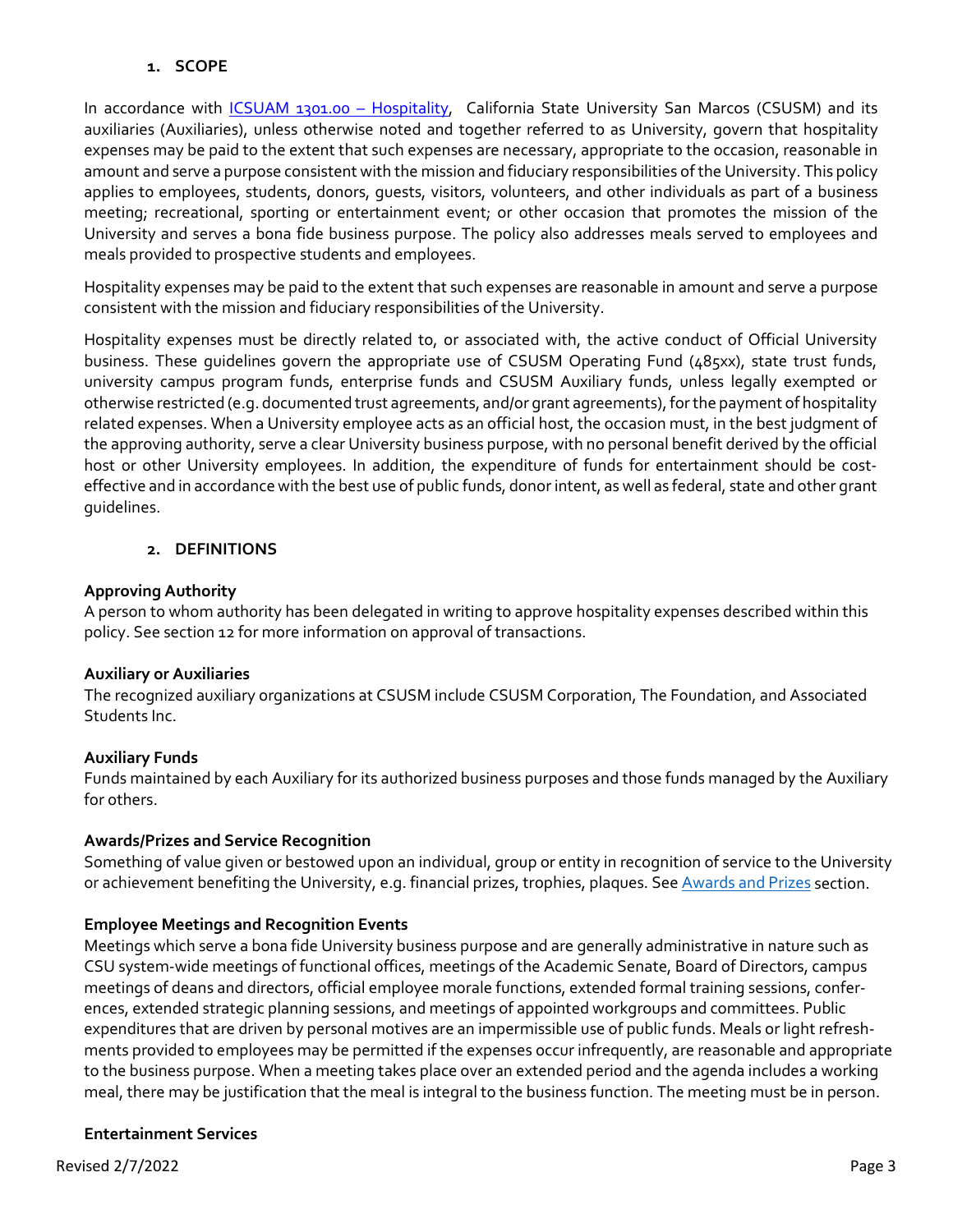Expenditures incurred in connection with events or activities that are primarily social or recreational such as equipment and venue rental, décor, music, and performers. Service expenditures related to showcasing the talent of students or employees are considered a regular business expense and are not governed by this policy. For example, presenting a poster at SuperSTEM.

## **Fundraising Event**

Events conducted for the sole or primary purpose of raising charitable funds where participants make a charitable contribution and a purchase for the fair market value of goods or services. Fundraising events may include dinners, dances, door-to-door sales of merchandise, concerts, carnivals, golf tournaments, auctions, casino nights, and similar events. Fundraising events do NOT include the following: Activities substantially related to the accomplishment of the mission of the University, including such activities that receive sponsorship-Unrelated trade or business activities that generate fees for service.

#### **Hospitality**

Activities such as employee meetings, entertainment services, service recognition, and fundraising events intended to promote the mission of the University to the public with the expectation of benefits accruing directly or indirectly to the University. Hospitality expenses include but are not limited to such things as the provision of meals (catered or restaurant) or light refreshments (beverages, hors d'oeuvres, pastries and cookies), promotional items, gifts, and awards. [See list of approved caterers here.](https://www.csusm.edu/corp/dining/approvedcaterers/index.html)

## **Membership in Social Organizations**

University clubs, athletic clubs, civic organizations and other membership organizations that provide a venue for hosting hospitality events or a means for promoting goodwill in the community. Memberships in business leagues, chambers of commerce, trade associations and professional organizations are considered a regular business expense and are not governed by this policy.

## <span id="page-3-0"></span>**Official Activities**

Official (employee morale or team-building) Activity: **The campus relies on the judgment of administrators in this area as they are most capable of assessing the benefit to the University of such expenditures.** Positive employee morale is a valuable resource. Accordingly, within the constraints imposed by system policy, particularly ICSUAM 1301.00, this policy allows for expenditures supportive of employee morale (other than those previously identified as prohibited), length of service awards for employees separating with at least 5 years of service. Official campus functions, such as division meetings, campus service awards, and the President's picnic are included as they promote employee morale. Meals or light refreshments (limited to no more than twelve times per year, per group) provided in the course of an event may not exceed the maximum per person rate.

#### **Official Host**

A University or Auxiliary employee who hosts guests at a meeting, conference, reception, activity, or event for the active conduct of University business.

#### **Official Guest**

A person invited by an Official Host to attend a University meeting, conference, reception, activity or event. Examples of official guests include employees visiting from another work location, students, donors, recruitment candidates, volunteers, members of the community, or media representatives.

#### **Participation Incentives**

Incentives, in the form of promotional items and gift cards, are used to obtain participation and/or collection information from participants. See **Participation Incentives** section.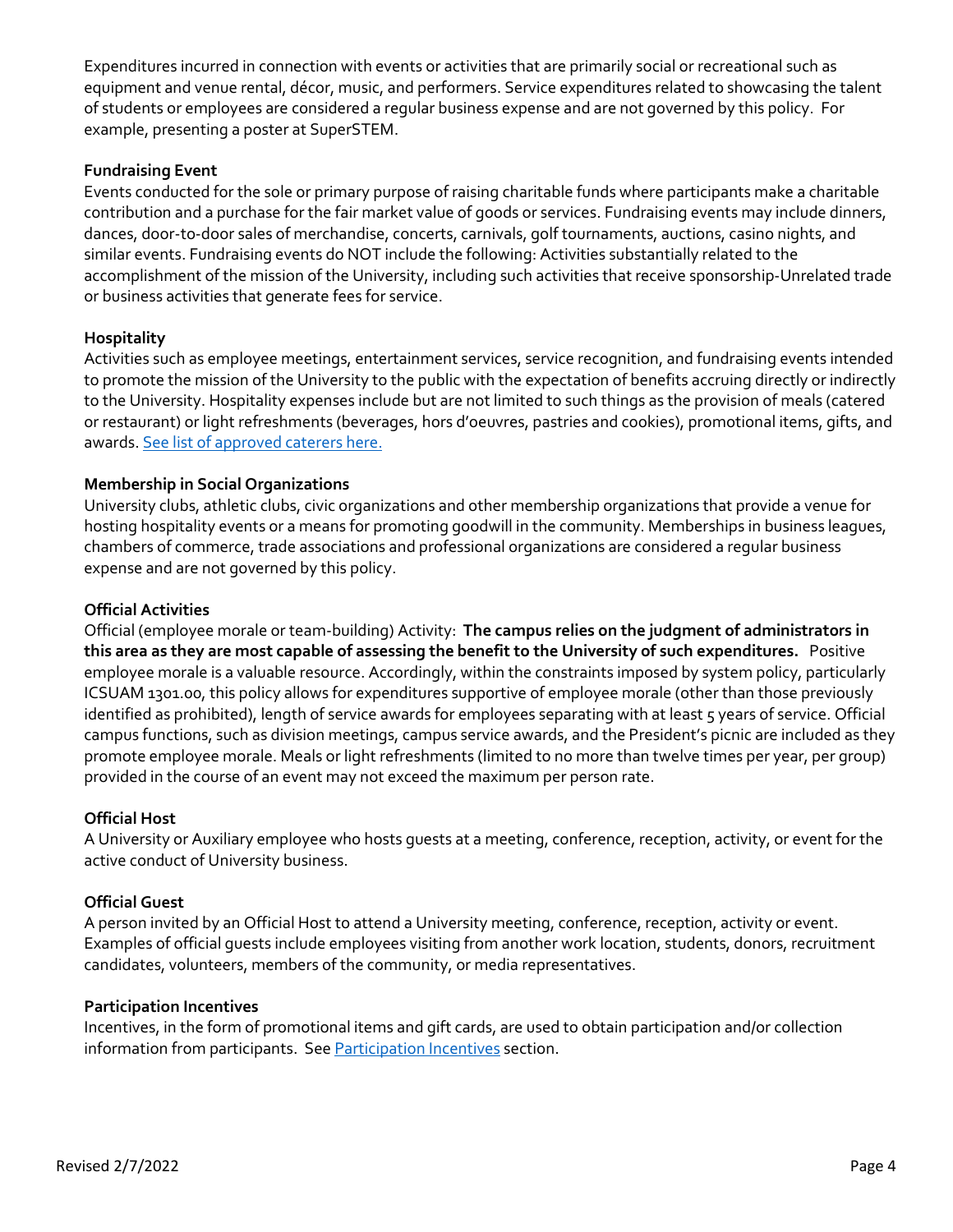## **Promotional Items**

Tangible items that display the name, logo or other icon identifying the University such as a keychain, coffee mug, calendar, or clothing. The value of promotional items should not exceed \$25 per person per event. See Promotional [Items](#page-9-1) section.

## **Professional Organization Meeting**

Meetings held for a learned society or professional organization and meetings of other CSU related groups. It does not include meetings of only University or Auxiliary employees.

#### **Sponsorship**

Contribution to an event in return for promotion or advertising of the University. This includes the cost of a vendor table to promote the University.

#### **Work Location**

The place where the major portion of an employee's working time is spent or the place to which the employee returns during working hours upon completion of special assignments.

## **3. ALLOWABLE EXPENDITURES AND FUNDING SOURCES**

<span id="page-4-0"></span>

| <b>General Expense Type Category</b>                                                                                                                                                                                                                                   | <b>All University CSU</b>                       | <b>Funding Source</b><br><b>Auxiliary Funds must</b>                 | 496 Misc. Trust Funds              |
|------------------------------------------------------------------------------------------------------------------------------------------------------------------------------------------------------------------------------------------------------------------------|-------------------------------------------------|----------------------------------------------------------------------|------------------------------------|
| <b>Expenditures/Occasions</b>                                                                                                                                                                                                                                          | <b>Trust/Operating Funds</b><br>(excluding 496) | comply with Auxiliary<br>procedures (85xxx per<br>written agreement) |                                    |
| Alcoholic Beverages, including tax,<br>gratuity and service charges.                                                                                                                                                                                                   | <b>No</b>                                       | Yes <sup>3</sup>                                                     | Per Written Agreement <sup>5</sup> |
| Meals and Light Refreshments (non-<br>alcoholic) for business meetings and<br>events attended by official quests e.g.,<br>employees from another work location<br>(campus), students, donors, individuals<br>being recruited for employment, visitors<br>& volunteers. | Yes <sup>1</sup>                                | Yes <sup>1</sup>                                                     | Per Written Agreement <sup>5</sup> |
| Meals and Light Refreshments (non-<br>alcoholic) Employee Meetings attended<br>ONLY by employees of the same work<br>location. It must serve a bona fide<br>business purpose, for example, a<br>working lunch.                                                         | Yes <sup>1, 6</sup>                             | Yes <sup>1</sup>                                                     | Per Written Agreement <sup>5</sup> |
| <b>Awards/Prizes and Service Recognition,</b><br>(e.g. - minimum 5 years of service, or<br>awards presented during an official<br>activity)                                                                                                                            | Yes <sup>2</sup>                                | Yes                                                                  | Per Written Agreement <sup>5</sup> |
| Bereavement Expenditures for<br>employees or former employees (e.g.<br>flowers, plant, or card)                                                                                                                                                                        | <b>No</b>                                       | Yes                                                                  | Per Written Agreement <sup>5</sup> |
| Gifts for Personal Benefit (e.g.,<br>weddings, anniversaries, baby showers,<br>get well, birthdays, and graduation<br>gifts).                                                                                                                                          | No                                              | No                                                                   | <b>No</b>                          |
| Entertainment Services (e.g., equipment<br>and venue rental, décor, music &<br>performers for social events) that serve a<br>bona fide business purpose                                                                                                                | Yes                                             | Yes                                                                  | Per Written Agreement <sup>5</sup> |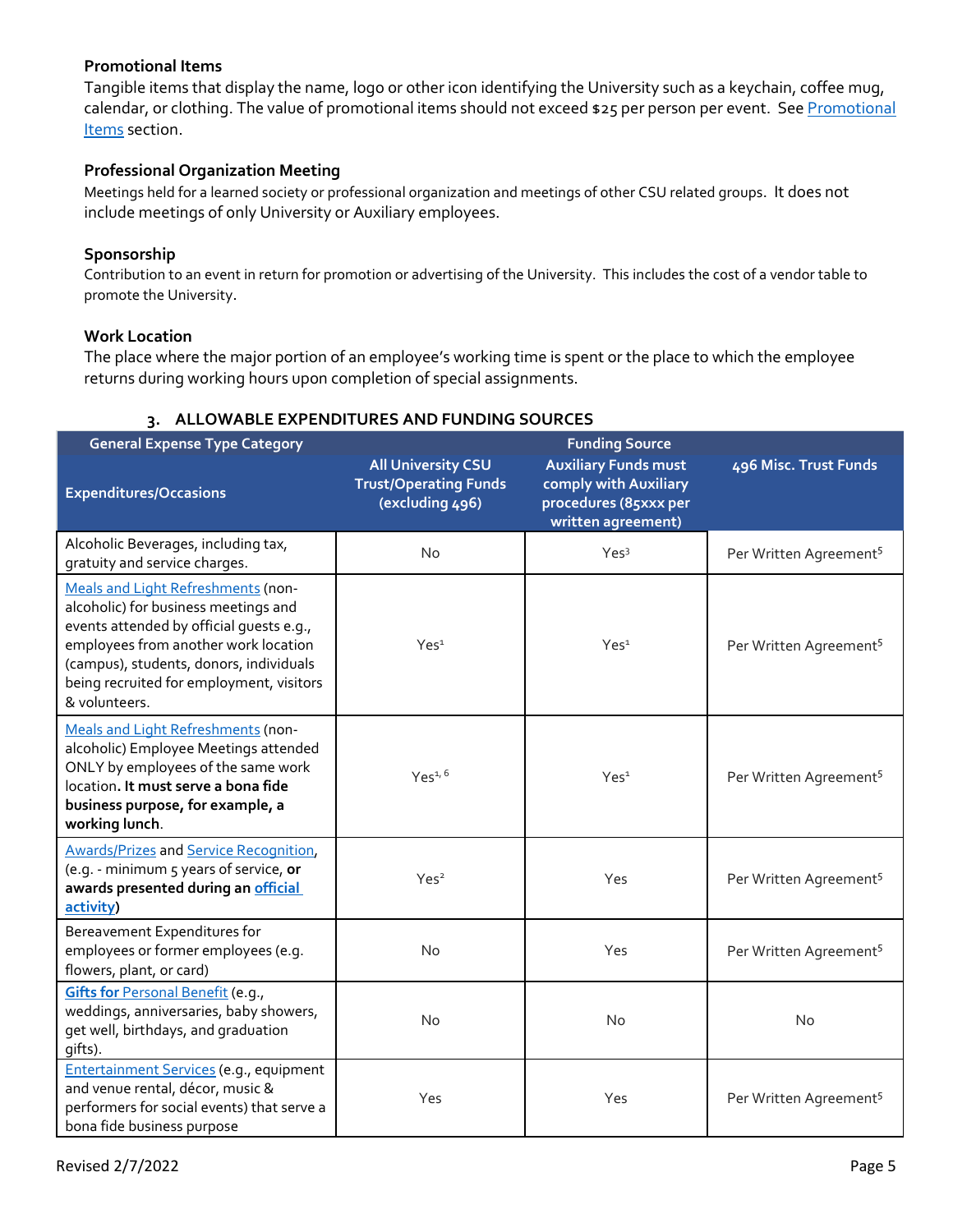| <b>Expenditures/Occasions</b>                                                                                                                                                                                                                                                                             | <b>All University CSU</b><br><b>Trust/Operating Funds</b><br>(excluding 496) | <b>Auxiliary Funds must</b><br>comply with Auxiliary<br>procedures (85xxx per<br>written agreement) | 496 Misc. Trust Funds              |
|-----------------------------------------------------------------------------------------------------------------------------------------------------------------------------------------------------------------------------------------------------------------------------------------------------------|------------------------------------------------------------------------------|-----------------------------------------------------------------------------------------------------|------------------------------------|
| Official Employee Morale and<br>Recognition Events <sup>6</sup>                                                                                                                                                                                                                                           | Yes                                                                          | Yes                                                                                                 | Per Written Agreement <sup>5</sup> |
| Gifts with expectation of benefit or<br>other bona fide business purpose (i.e.<br>Donor Gifts)                                                                                                                                                                                                            | No                                                                           | Yes <sup>2</sup>                                                                                    | Per Written Agreement <sup>5</sup> |
| <b>Professional Organization Meeting</b>                                                                                                                                                                                                                                                                  | Yes                                                                          | Yes                                                                                                 | Per Written Agreement <sup>5</sup> |
| Participation Incentives - research<br>funded survey or study/ student<br>participation in events                                                                                                                                                                                                         | Yes <sup>2</sup>                                                             | Yes <sup>2</sup>                                                                                    | Per Written Agreement <sup>5</sup> |
| Participation Incentives- other                                                                                                                                                                                                                                                                           | <b>No</b>                                                                    | Yes <sup>2</sup>                                                                                    | Per Written Agreement <sup>5</sup> |
| Promotional Items (when the occasion is<br>appropriate) <sup>6</sup>                                                                                                                                                                                                                                      | Yes                                                                          | Yes                                                                                                 | Per Written Agreement <sup>5</sup> |
| Memberships in Social Organizations<br>e.g., University clubs, civic<br>organizations.                                                                                                                                                                                                                    | <b>No</b>                                                                    | Yes                                                                                                 | Per Written Agreement <sup>5</sup> |
| Community Relations/Fundraising                                                                                                                                                                                                                                                                           | Yes <sup>4</sup>                                                             | Yes <sup>4</sup>                                                                                    | Per Written Agreement <sup>5</sup> |
| Receptions - held in connection with<br>conferences, meetings of learned society<br>or professional organization, meetings<br>of student organizations and meetings<br>of other CSU related groups.                                                                                                       | Yes                                                                          | Yes                                                                                                 | Per Written Agreement <sup>5</sup> |
| Spouse or Domestic Partner hospitality<br>expense with bona fide business<br>purpose. <sup>6</sup>                                                                                                                                                                                                        | Yes                                                                          | Yes                                                                                                 | Per Written Agreement <sup>5</sup> |
| Student recruitment, student<br>recognition events (subject to related<br>policies/procedures e.g. Gift Card<br>Purchasing Procedures and Student<br>Payment Policy).                                                                                                                                     | Yes                                                                          | Yes                                                                                                 | Per Written Agreement <sup>5</sup> |
| Student Athletes - Hospitality provided<br>to student athletes and recruits must be<br>in accordance with the rules, regulations,<br>guidelines, standards and procedures of<br>the intercollegiate athletic association's<br>national governing board, e.g. National<br>Collegiate Athletic Association. | Yes                                                                          | Yes                                                                                                 | Per Written Agreement <sup>5</sup> |

#### Footnotes

1) Meals or light refreshments provided to employees may be permitted if the meal is integral to the business function, infrequent and modest. Meals or light refreshments (limited to no more than twelve times per year, per group) provided in the course of an event may not exceed the maximum per person rate for breakfast (\$25), lunch (\$50), dinner (\$75) and light refreshments (\$60). These rates are inclusive of beverages, labor, sales tax, delivery fees, and other service fees. The per-person limit may be exceeded with a submitter certification the expense is for development purposes, stating the business purpose is "Gifts with the expectation of benefit" (aka donor-related events) and acknowledge the per person limit overage, so the approver will also acknowledge it when approving.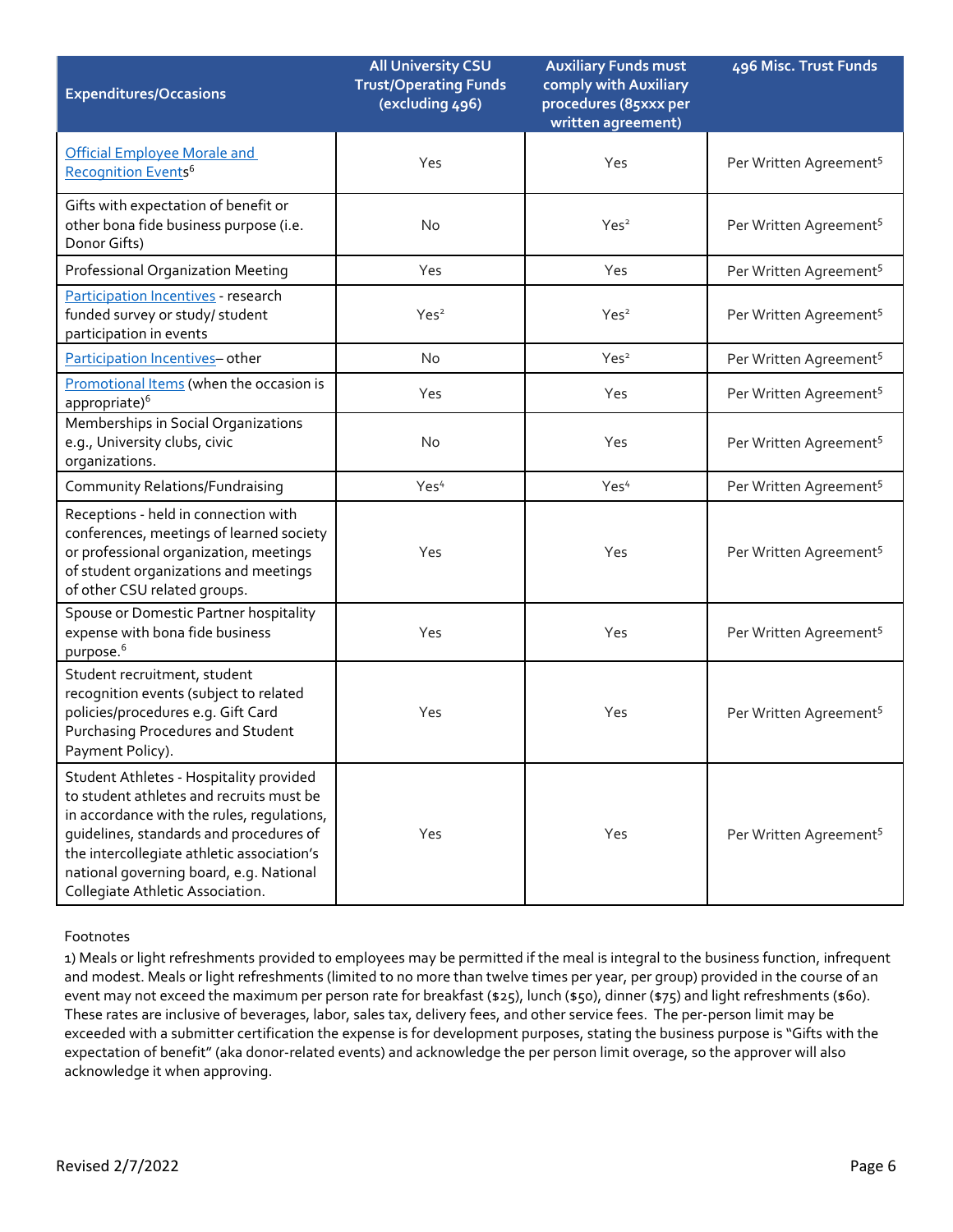2) Cash and cash equivalent items such as a gift card and gift certificate, no matter how small, are **always taxable to the employee as wages**. A non-cash award or prize may have a taxable consequence to the employee if it does not meet the IRS definition of de minimis and infrequent. Refer to IRS for tax rules in resources and materials section.

3) Alcohol purchases for on campus events must follow the CSUSM Alcohol Use Policy. An Alcohol Approval Form must be submitted in addition to the Hospitality Form. Alcohol purchases for off-campus events and gifts, must follow the special circumstances guidelines below.

4) Payment or reimbursement for attendance at a community relations activity or fundraising event include documentation of the individual names, affiliations, and direct or indirect benefit to the CSU to be derived from the expense. If the activity includes alcohol, the portion related to alcohol may not be paid with a stateside fund.

5) Expense must be consistent with the original intent of the funding source (revenue) as documented in the trust.

6) For public relations considerations, consider using Auxiliary funding sources for employee items/events.

| Account Codes:                   |                                            |
|----------------------------------|--------------------------------------------|
| 660927 – Other Catering          | 660944 – Other Awards/Honors               |
| 660928 – Other Non-Catering Food | 660846 - SupSrv Gifts and Acknowledgements |
| 660962 – Promo Items             | 660945 - Other Incentives                  |
| Various - Hospitality            |                                            |

## **4. UNALLOWABLE EXPENDITURES**

<span id="page-6-0"></span>Hospitality expenses that are of a personal nature and not related to the active conduct of official CSU business will not be paid or reimbursed. The California gift of public funds doctrine set forth in the California Constitution, article XVI §6, prohibits the giving or lending of public [state] funds to any person or entity, public or private, unless there is a public purpose. Examples include, but are not limited to, employee birthdays, weddings, anniversaries, and baby showers.

Under Internal Revenue Service regulations, an entertainment (hospitality) expense will be considered taxable income to an employee if:

- The entertainment (hospitality) activity is not directly related to the employee's job,
- The expense is lavish or extravagant under the circumstances,
- The official host or another University employee is not present when the activity takes place,
- The expense is not substantiated with appropriate supporting documentation,
- Business meals with faculty, staff, or other colleagues that are frequent (e.g. that occur on a regular or routine basis) and arereciprocal.

<span id="page-6-1"></span>The above types of expenses are not allowable under this policy.

## **5. BLANKET HOSPITALITY FORMS**

Blanket hospitality forms may be issued on a case-by-case basis and must be pre-approved by the CSUSM Controller for State and Foundation funds and the CSUSM Corporation Executive Director for Corporation funds.

Blanket hospitality forms are meant for hospitality transactions where little or no value can be added by processing the transaction for each event. The following procedures shall be observed in administering blanket hospitality forms:

• The blanket hospitality must be specific to set of recurring events, rather than a general department/annual approval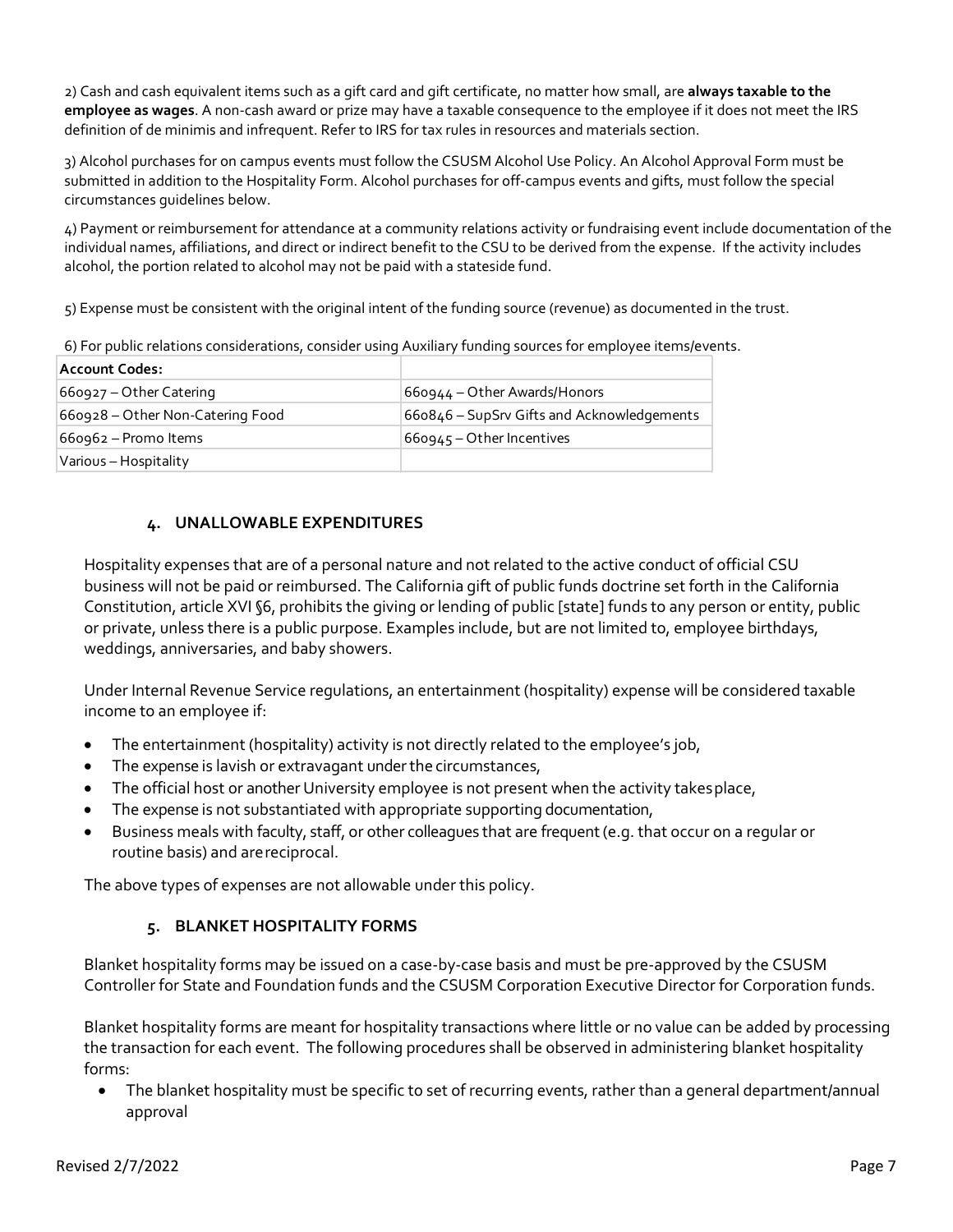- Blanket approvals may be approved for the Emergency Operations Center activities. EOC blankets may only be requested by those with delegated authority.
- All required supporting documentation must be submitted with the payment method, including a copy of the blanket hospitality form for each expense.
- Blanket approval may not exceed one year and should not cross fiscal years.

## **6. FOOD AND BEVERAGE PER PERSON LIMITS**

<span id="page-7-0"></span>Meals or light refreshments provided to employees or in the course of a business meeting may be permitted if the meal is integral to the business function, infrequent and modest. The cost of meals is expected to meet the average per person limits and is limited to no more than twelve times per year, per group. The per-person limit may be exceeded with a submitter certification the expense is for development purposes, stating the business purpose is "Gifts with the expectation of benefit" (aka donor-related events) and acknowledge the per person limit overage, so the approver will also acknowledge it when approving.

| <b>Hospitality</b>                                                              | Sub-category                    | Maximum<br>Per Person per day <sup>1,2</sup> |
|---------------------------------------------------------------------------------|---------------------------------|----------------------------------------------|
|                                                                                 | <b>Breakfast</b>                | \$25                                         |
| Food and Beverage                                                               | Lunch                           | \$50                                         |
| (includes catering, labor, sales tax, delivery<br>fees, and other service fees) | Dinner                          | \$75                                         |
|                                                                                 | Light Refreshments <sup>3</sup> | \$60                                         |

1 Per person limits include the catering service charge and taxes. The reimbursement for a buffet reception cannot exceed the applicable meal allowance associated with the type of buffet (e.g., breakfast, lunch, or dinner).

2 Maximum per person limits are specific for stateside expenditures. Refer to the CSUSM Corporation Hospitality policy for amounts and exceptions.

<span id="page-7-1"></span><sup>3</sup> Light refreshments include coffee and other beverages, snacks, hors d'oeuvres, pastries, cookies, crackers, chips, fruit, etc.

## **7. AWARDS AND PRIZES**

**Student Awards must be given as part of a documented campus award program**. Awards and prizes to students must be in accordance with the [Payment to Student Policy.](https://csusm.policystat.com/policy/7987826/latest/) Stateside funds may be used to pay for awards and prizes to students for excellence and to participate in a research funded survey or study. If the award is restricted to use towards educational expenses, it is the responsibility of the department conferring the award or prize to notify Financial Aid Office of cash and cash-equivalent awards provided to students, including the student identification number of award recipients. For student awards that will not be considered Financial Aid, it will be processed as a direct pay. A non-cash award or prize may have a taxable consequence to the student if it does not meet the IRS definition of de minimis and infrequent. Refer to IRS for tax rules in resources and materials section. The award program must be published on the University's website.

Examples of student awards include the six Dean's Awards are as follows: College of Education, Health & Human Services; College of Arts, Behavioral and Social Sciences; College of Business Administration; College of Science, Technology, Engineering & Mathematics; Graduate Studies; and the Student Leadership Award selected by the Dean of Students as well as the President's Outstanding Graduate Award.

Payments to students that do not qualify as an award include payments that are solely for personal benefit and there is no expected benefit to the University. Examples includes reimbursement or any payment of testing fees or payment for classes not offered by CSU San Marcos.

Revised 2/7/2022 Page 8 **Employees Awards must be given as part of a documented campus award program.** Stateside funds may be used to pay for awards and prizes for exceptional contributions and to participate in a research funded survey or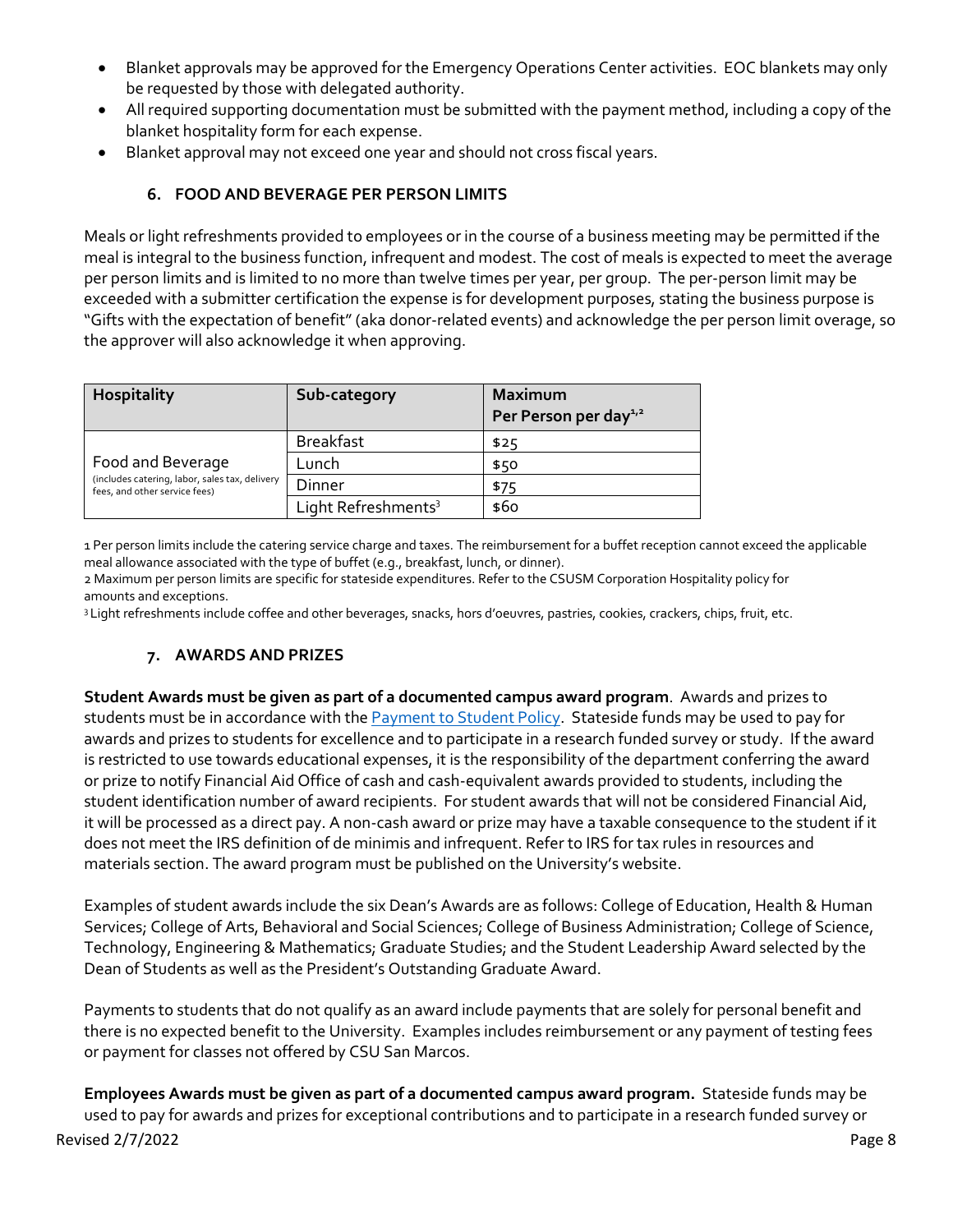study. Awards for these programs must be presented to employees on a basis that does not discriminate in favor of highly compensated employees. Employee awards are meant to be occasional and therefore must be presented to an employee on an infrequent basis. The amount of the award should be defined in each award program. The award program must be published on the University's website.

An award program may be established to the extent that such expenses serve a purpose consistent with the mission and fiduciary responsibilities of the CSU and aligns with IRS regulations. Cash and cash equivalent items, such as gift cards and gift certificates, no matter how small, are always taxable to the employee as wages. A noncash award or prize may have a taxable consequence to the employee if it does not meet the IRS definition of de minimis and infrequent. Refer to IRS for tax rules in resources and materials section.

## **The hospitality form/supporting documentation shall document the award program, including eligible awards and per person limits.**

Examples of established employee award programs are those listed on the Office of the President award website and include The Brakebill Award, Ernest & Leslie Zomalt Service Award, Employee of the Year Award, Inclusive Excellence and Diversity Award, Outstanding Faculty Awards. Divisions may also establish individual programs as approved by the Provost or Division Vice President such as the Kerri Mowen Excellence in Faculty Mentoring Award.

**Prior to completing a Hospitality Form and announcing awards**, confirm with Payroll Services that the award program is allowable. Request approval from Payroll Services by emailing a link to the award program website that includes a description of the program and award amount. Payroll will then confirm the allowability of the award with the Chancellor's Office.

Once payroll has confirmed with the Chancellor's office with the department, please contact Human Resources or Faculty Affairs to assist with the payment process.

Note: If approved funding source does not reside in the business unit disbursing the award, an Inter-Unit Billing Form may be completed to reimburse the entity providing the award to the employee. This form may be found on the [Fiscal Services webpage.](https://www.csusm.edu/fs/fs_forms.html)

## **8. PARTICIPATION INCENTIVES**

<span id="page-8-0"></span>Incentives, in the form of promotional items and gift cards, are used to obtain participation and/or collection information from participants. **These incentives are subject to Internal Revenue tax laws** and there are specific rules that must be followed in order for the CSU to remain in compliance. Promotional items and gift cards are for the sole purpose of participant payments and cannot be used to pay trade suppliers for goods and/or services received and/or rendered or pay any type of wages for services rendered.

Participation incentives may be issued under the following procedures:

- Participation incentives should not be less than \$10and not exceed a value of\$50 (for grants, please see below)
- Use of promotional items such as a keychain, coffee mug, calendar, or clothing as a participant incentive is encouraged.
- Alternatively, gift cards or certificates redeemable for a specific item of property or merchandise, may be used. Refer to Gift Card Purchasing Procedures.
- Participation incentives paid to non-resident aliens should be paid via check as they will need to be evaluated for tax purposes.

Participant incentive payments awarded to students (participating in non-grant related research), that are greater than \$100, will be reported to Financial Aid per Title 5, California Code of Regulations, and Section 42500 (d). Refer to the Payments to Students Guidelines. Additionally, any non-student or non-employee individual participant that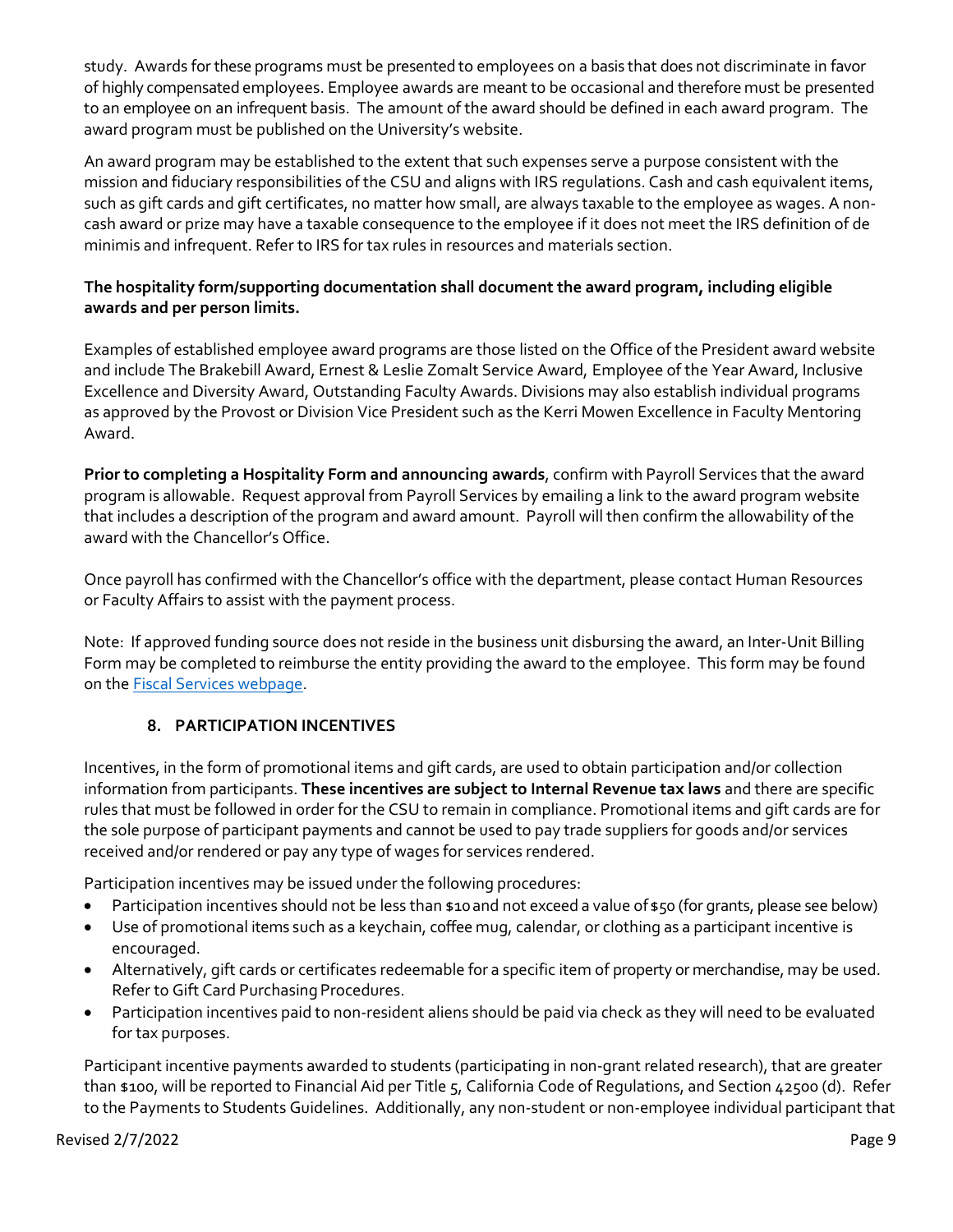receives \$600 or more of incentive payments/gifts or other income in a calendar year must be reported to the IRS on Form 1099.

## **CSUSM Corporation Research Participation Incentives**

Sponsored projects may provide research incentive payments to individuals or human subjects that are participating in research. These incentives must follow th[e CSUSM Corporation Research Incentive Payments](https://www.csusm.edu/corp/businesssrvcesandfinance/policies_proc_forms/pol_osp/corp306researchincentivepaymentpolicy.pdf)  **[Policy](https://www.csusm.edu/corp/businesssrvcesandfinance/policies_proc_forms/pol_osp/corp306researchincentivepaymentpolicy.pdf)** 

Email [sponsoredprojects@csusm.edu](mailto:sponsoredprojects@csusm.edu) for questions about CSUSM Corporation Sponsored Projects grant research incentives.

## **9. GIFTS CARDS**

<span id="page-9-0"></span>The use of gift cards must comply with the mission of the university and adhere to all university policies and procedures. The use of gift cards/cash equivalents should only be considered when no other option is viable, should be infrequent, and conservative in value. Only one gift card can be awarded to a recipient per event/activity. As cash-equivalent instruments, gift cards are governed by tax rules and internal control requirements. These rules and requirements must be followed and communicated to those involved before purchase or distribution of any gift cards.

Requesters will be required to complete a hospitality form and the gift card request form for all gift card purchases. The approved hospitality form must be attached to the gift card request form. For gift cards for CSUSM Corporation Research Participation Incentives with an approved Institutional Review Board (IRB) protocol, a hospitality form is not required, please refer to th[e CSUSM Corporation Gift Card Purchasing Procedures](https://www.csusm.edu/corp/businesssrvcesandfinance/corpprocurement/giftcards/index.html) for more information.

Refer to the followin[g CSUSM Gift Card Purchasing Procedures](https://www.csusm.edu/procurement/documents/apdocs/gift_card_purchasing_procedures.pdf) for additional quidance.

Gift certificates under \$10 should not be purchased because under California law, gift cards or certificates with a face value of less than \$10 must be redeemable in cash (Section 1749.5 of the Civil Code).

#### **10. PROMOTIONALITEMS**

#### <span id="page-9-1"></span>**Promotional items to non-employees**

Reasonable gifts made on behalf of the University to non-employees and outside organizations are allowed when the gift benefits the University, supports a University business purpose and fulfills the mission of the University.

The business reason for issuing the promotional item must be documented in writing. In most cases, the promotion of goodwillin theUniversity community is not an acceptable business purpose.The cost of such gifts must be reasonable in relation to the actual or expected benefits. Example of individuals and organizations that may be presented an award or gift on behalf of CSUSM include: a visiting dignitary or scholar, a donor or potential donor, a civic or cultural organization or a member of the local community. Awards and gifts cannot be used to pay suppliers for goods and/or services received/rendered.

There are no reporting requirements for promotional items to non-employees, however, the cumulative amount of gifts/promotional items may not exceed \$600 in a calendar year.

For a promotional drawing where a non-employee wins a promotional item, it only needs to be reported to Accounts Payable if the value of the gift is greater than \$600 and we would need to collect tax information from the individual.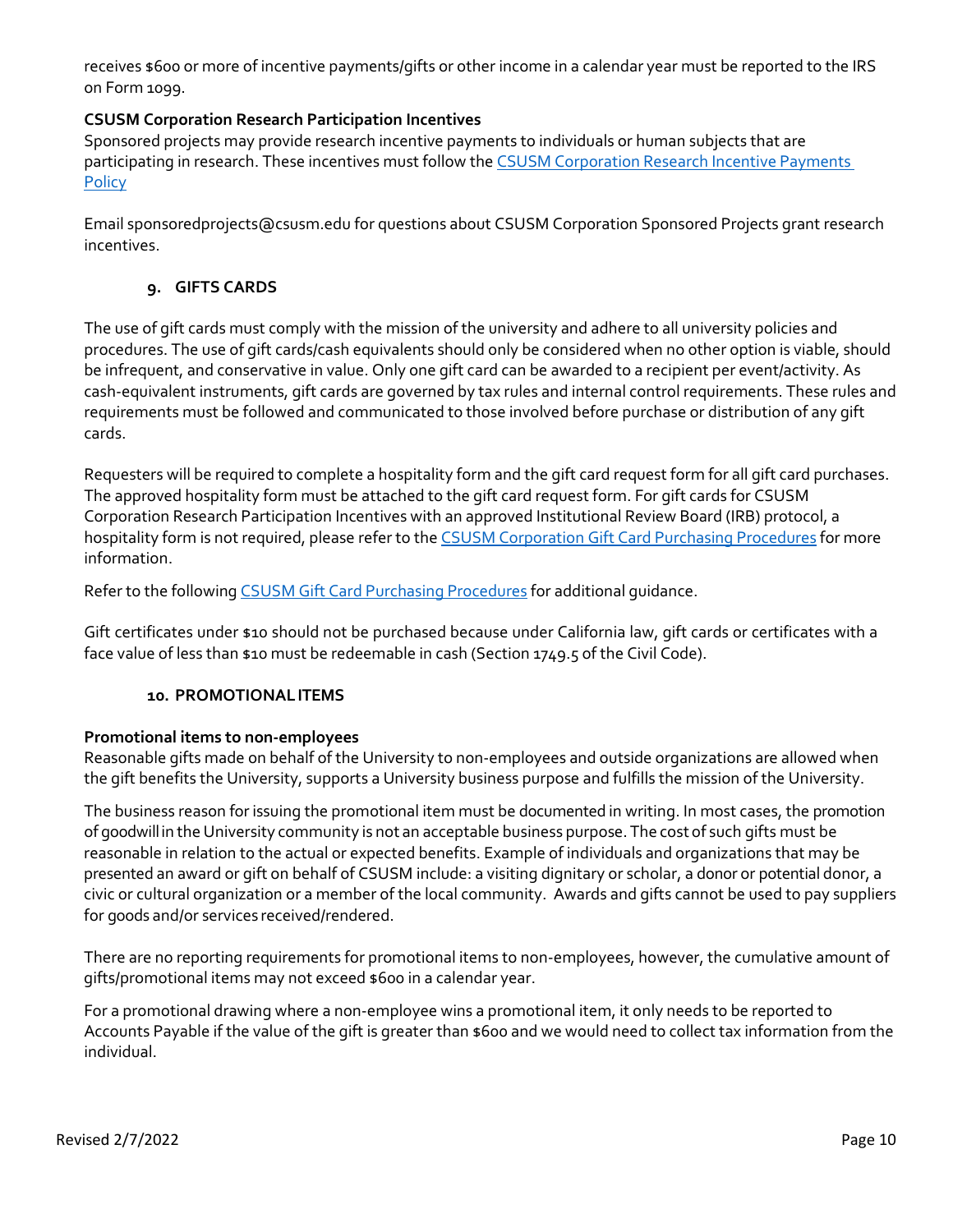## **Promotional items to employees**

As a general rule, *promotional Items* under \$25, may be purchased with auxiliary funds and these items would not be taxable, as they are de minimis<sup>6</sup> to the recipient. Employees receiving over \$50 (excluding tax and shipping) in value will be reported as taxable income and therefore not compliant with this policy.

 $6$  In determining whether a benefit is de minimis, you should always consider its frequency and value. An essential element of a de minimis benefit is that it is occasional or infrequent. It also must not be a form of disguised compensation

## **11. HOSPITALITY EXPENSES DURING TRAVEL**

<span id="page-10-0"></span>Hospitality activity and expenses while on travel status must be in accordance with hospitality policy and guidelines. Reimbursement is made through the Travel Reimbursement process and categorized as hospitality.

## **12. APPROVALS AND SUPPORTING DOCUMENTATION**

<span id="page-10-1"></span>When determining whether a hospitality expense is appropriate, the approving authority must: evaluate the importance of the event in terms of the costs that will be incurred, the benefits to be derived from such an expense, the availability of funds, and any alternatives that would be equally effective in accomplishing the desired objectives.

Individuals with delegated approval authority may not approve their own expenses, and individuals may not approve the expenses of their supervisor. For example, **the Hospitality Level I or Level II approving authority may not also be the employee being reimbursed via Direct Pay.**

The exception is the approval of the Chancellor or President's expenditures by the Chief Financial Officer.

| <b>Hospitality Approvals</b> |                                                          | <b>Supporting Documentation</b> |                                                      |
|------------------------------|----------------------------------------------------------|---------------------------------|------------------------------------------------------|
| 1)                           | Funding Authority or PI or designee (for 85xxx projects  |                                 | Agenda                                               |
|                              | only)                                                    |                                 | Roster                                               |
| 2)                           | Level I Approving Authority                              |                                 | Catering quote, if applicable (use approved caterer) |
| 3)                           | If over \$500, Level II Approving Authority              |                                 | Participant Incentive approvals (if applicable)      |
| 4)                           | Corp Funded Projects: Office of Sponsored Projects (for  |                                 | Awards and Prizes - document the award program,      |
|                              | 85xxx projects) or Finance Director (for 81xxx and 86xxx |                                 | including eligible awards and per person limits (if  |
|                              | projects)                                                |                                 | applicable                                           |
| 5)                           | Blanket Hospitality Approval, if applicable              |                                 | <b>Blanket Hospitality Justification</b>             |
| 6)                           | If "Special Circumstances" PAT Member <sup>1</sup>       |                                 |                                                      |

#### \*If the approver meets two or more of the approver lines, put their name in the most stringent field

<sup>1</sup> The President's Administrative Team (PAT) is comprised of the senior management team of the university as listed below.

- Provost & Vice President for Academic Affairs
- Vice President for University Advancement
- Vice President, Finance & Administrative Services and Chief Financial Officer
- Vice President for Student Affairs
- Chief of Staff
- Chief Community Engagement Officer
- Chief Communications Officer
- Chief Diversity Officer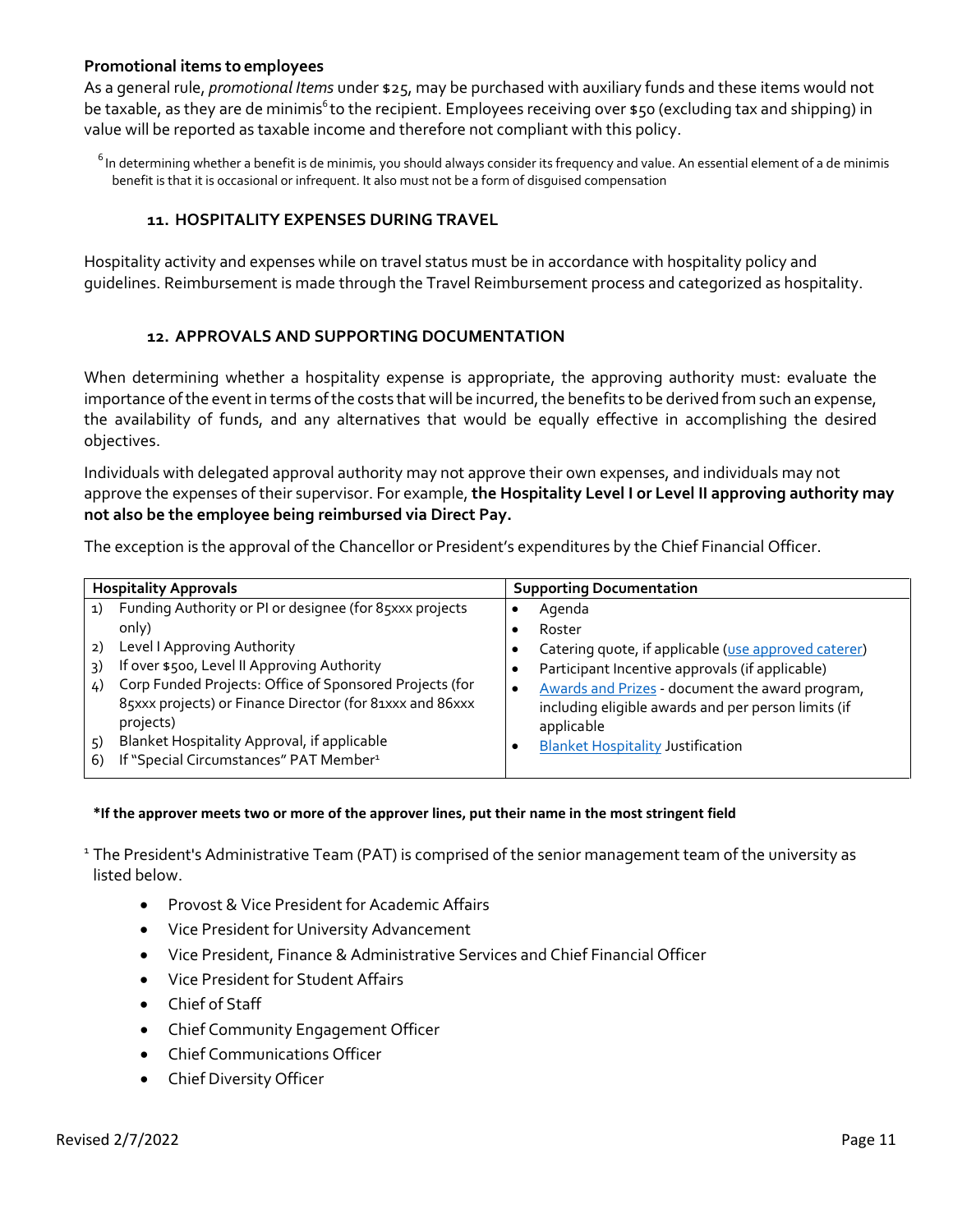## **Hospitality Matrix for Approvals**

| Unit                                                                    | <b>Level I Approving</b><br>Authority | <b>Level II Approving</b><br>Authority | *Special Circumstances<br>regardless of \$ amount | <b>Blanket Hospitality</b>                  |  |
|-------------------------------------------------------------------------|---------------------------------------|----------------------------------------|---------------------------------------------------|---------------------------------------------|--|
| Office of the Provost                                                   | Provost                               | Provost                                | Provost                                           |                                             |  |
| <b>Faculty Affairs</b>                                                  | AVP                                   | Provost                                | Provost                                           |                                             |  |
| <b>Academic Senate</b>                                                  | Provost                               | Provost                                | Provost                                           | <b>CSUSM University</b><br>Controller for   |  |
| Planning and Academic Resources                                         | Vice Provost                          | <b>Vice Provost</b>                    | Provost                                           | State/Foundation                            |  |
| <b>Graduate Studies and Research</b>                                    | Dean                                  | <b>Vice Provost</b>                    | Provost                                           | Funds or CSUSM<br><b>Executive Director</b> |  |
| Undergraduate/First Year<br>Programs                                    | Dean                                  | <b>Vice Provost</b>                    | Provost                                           | for CSUSM<br><b>Corporation Funds</b>       |  |
| Academic Programs                                                       | Dean                                  | <b>Vice Provost</b>                    | Provost                                           |                                             |  |
| <b>Faculty Center</b>                                                   | Vice Provost                          | <b>Vice Provost</b>                    | Provost                                           |                                             |  |
| <b>Unit</b>                                                             | <b>Level I Approving</b><br>Authority | <b>Level II Approving</b><br>Authority | *Special Circumstances<br>regardless of \$ amount | <b>Blanket Hospitality</b>                  |  |
| College of Education, Health, and<br><b>Human Services</b>              | Associate Dean or Dean                | Dean                                   | Provost                                           |                                             |  |
| College of Humanities, Arts,<br><b>Behavioral and Social Sciences</b>   | Associate Dean or Dean                | Dean                                   | Provost                                           |                                             |  |
| College of Business<br>Administration                                   | Associate Dean or Dean                | Dean                                   | Provost                                           |                                             |  |
| College of Science, Technology,<br><b>Engineering &amp; Mathematics</b> | Associate Dean or Dean                | Dean                                   | Provost                                           |                                             |  |
| <b>Extended Learning</b>                                                | Associate Dean or Dean                | Dean                                   | Provost                                           |                                             |  |
| Instructional and Information<br><b>Technology Services</b>             | Associate Dean or Dean                | Dean                                   | Provost                                           |                                             |  |
| Library                                                                 | Associate Dean or Dean                | Dean                                   | Provost                                           |                                             |  |
| All other Divisions                                                     | AVP/Director                          | <b>PAT Member</b>                      | <b>PAT Member</b>                                 |                                             |  |
| <b>CSUSM Corporation 85xxx</b><br>projects                              | Not Required                          | Not Required                           | Not Required                                      |                                             |  |

## **\*Special Circumstances:**

- Recreational and sporting events
- Alcohol, regardless of the total expense
- a spouse or domestic partner of an employee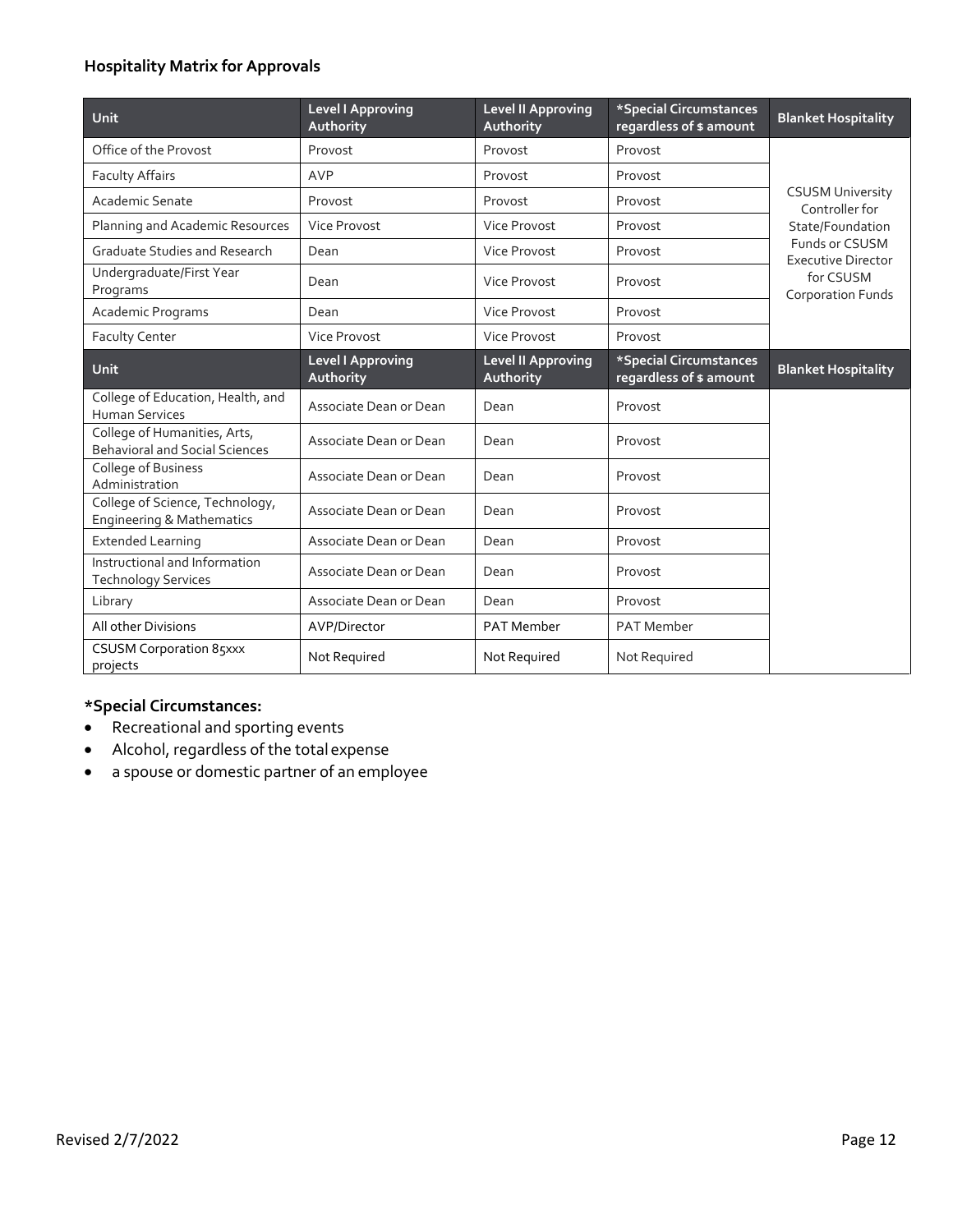#### **13. ROLES AND RESPONSIBILITIES**

<span id="page-12-0"></span>

| Role                 |                                                                                                                                     | Responsibility                                                                                                                                                                                                               |
|----------------------|-------------------------------------------------------------------------------------------------------------------------------------|------------------------------------------------------------------------------------------------------------------------------------------------------------------------------------------------------------------------------|
| Requestor/Submitter  |                                                                                                                                     | Certifies expenses are necessary, appropriate to the occasion, reasonable in<br>amount and serve a purpose consistent with the mission and fiduciary<br>responsibilities of the University.                                  |
|                      |                                                                                                                                     | Confirms the expense is allowable per the CSU Hospitality Policy, CSUSM<br>Hospitality Guidelines and applicable policies, procedures and quidelines.                                                                        |
|                      |                                                                                                                                     | Attaches required supporting documentation.                                                                                                                                                                                  |
|                      |                                                                                                                                     | Confirms appropriates approving authorities are in the routing workflow.                                                                                                                                                     |
| Approving            | Funding Authority or PI or designee (for<br>85xxx projects only)                                                                    | Ensures funding is available. For 85xxx, ensures business purpose meets<br>objectives of the sponsored project scope                                                                                                         |
| Authority            | Level I and Level II Approving Authority                                                                                            | Further substantiates expenses are necessary, appropriate to the occasion,<br>official activities, reasonable in amount and serve a purpose consistent with<br>the mission and fiduciary responsibilities of the University. |
|                      |                                                                                                                                     | Confirms the expense is allowable per the CSU Hospitality Policy, CSUSM<br>Hospitality Guidelines and applicable policies, procedures and quidelines.                                                                        |
|                      |                                                                                                                                     | Confirms appropriate approvers are in the routing.                                                                                                                                                                           |
|                      | Corp Funded Projects: Office of<br>Sponsored Projects (for 85xxx projects)<br>or Finance Director (for 81xxx and 86xxx<br>projects) | Confirms funding is available and expense is allowed per the award/program<br>terms and conditions and other applicable regulations.                                                                                         |
|                      | All involved in the review or approval<br>routing.                                                                                  | Approves/denies the Hospitality form in a timely manner. Denies<br>requests not directly related to official University business.                                                                                            |
| Role                 |                                                                                                                                     | Responsibility                                                                                                                                                                                                               |
| Accounts Payable     |                                                                                                                                     | Reviews for compliance with CSU Hospitality Policy and CSUSM Hospitality<br>Guidelines.                                                                                                                                      |
|                      |                                                                                                                                     | Verifies appropriate approvers and fiscal authority<br>(Per CSUSM Hospitality Guidelines - verifies highest level of responsibility).                                                                                        |
|                      |                                                                                                                                     | Ensures appropriate documentation is submitted.                                                                                                                                                                              |
|                      |                                                                                                                                     | Ensures the Blanket Hospitality form submitted is an appropriate use of a<br>blanket form.                                                                                                                                   |
| <b>Travel Office</b> |                                                                                                                                     | Reconciles expenses with travel claim.                                                                                                                                                                                       |

## **14. PAYMENT OR REIMBURSEMENT**

<span id="page-12-1"></span>Approved hospitality expenses may be paid via approve[d ProCard](https://www.csusm.edu/procurement/procurementservices/ebusinessprocard/index.html) (encouraged option), purchase order or Direct [Pay.](https://www.csusm.edu/procurement/ap/directpay) Include approved hospitality and supporting documentation with payment request/ProCard reconciliation.

#### **Required supporting documentation:**

- Approved [Hospitality Form,](https://www.csusm.edu/procurement/ap/hospitality_form.html) and applicabl[e supporting documentation](#page-10-1)
- Itemized Receipts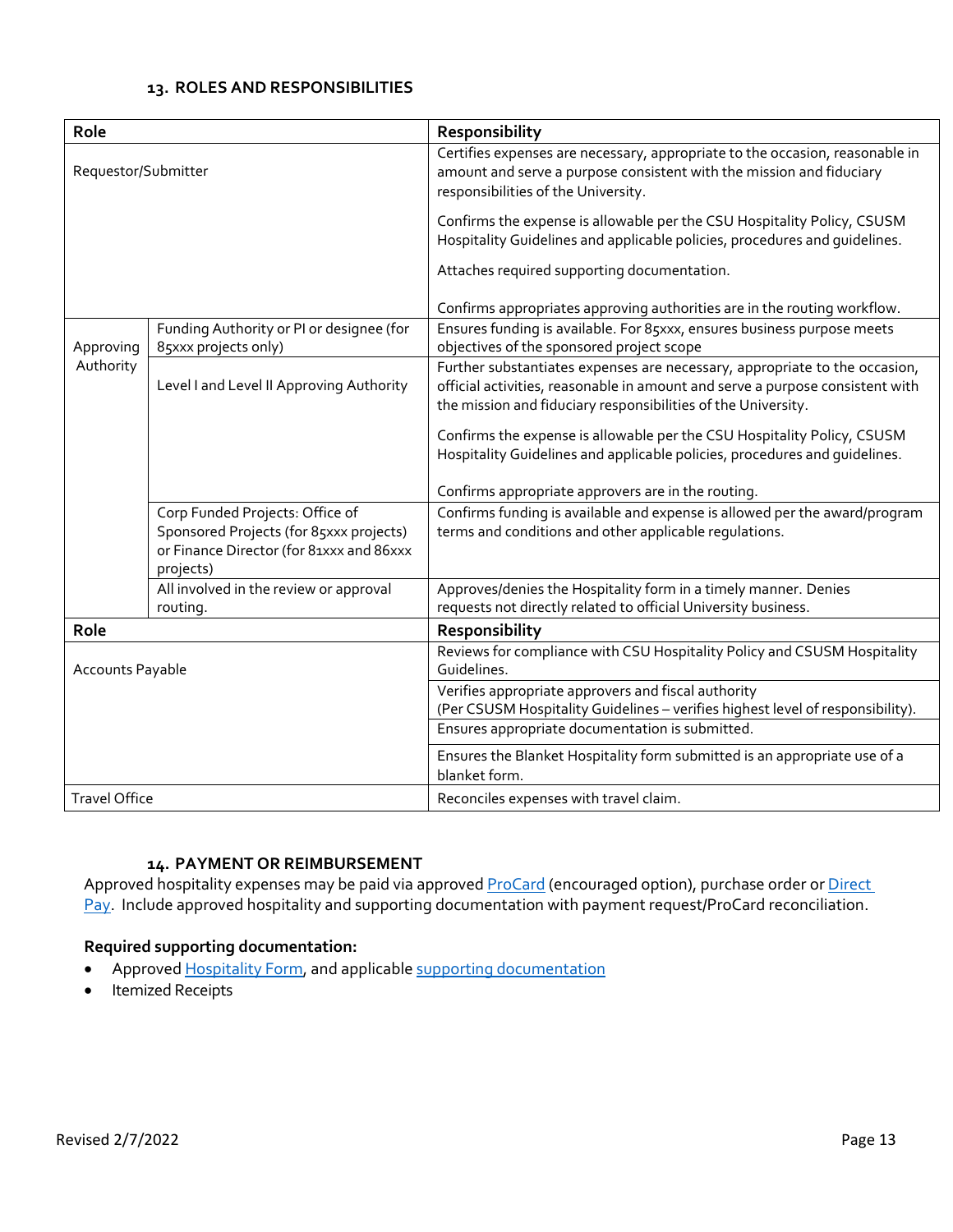## **15. RESOURCES**

- <span id="page-13-0"></span>• [California State University Hospitality Policy](https://calstate.policystat.com/policy/6597023/latest/)
- [CSUSM Corporation Hospitality Policy](https://www.csusm.edu/corp/businesssrvcesandfinance/policies_proc_forms/pol_busserv_fin_acc/hospitalitypolicy.pdf)
- [Direct Pay Form](https://www.csusm.edu/procurement/ap/directpay)
- [Payment to Student Policy](https://csusm.policystat.com/policy/7987826/latest/)
- [CSUSM Public Relations Policy](https://www.csusm.edu/corp/businesssrvcesandfinance/policies_proc_forms/pol_busserv_fin_acc/publicrelationsfundspolicy.pdf)
- [CSUSM Approved Caterers](https://www.csusm.edu/corp/dining/approvedcaterers/index.html)
- CSUSM Gift Card Procedures
- CSUSM Corporation Gift Card Purchasing Procedures
- IRS Employee Tax Guide to Fringe Benefits [IRS Publication 5137,](https://www.irs.gov/pub/irs-pdf/p5137.pdf) Fringe Benefits guide, section 16, beginning on page 67.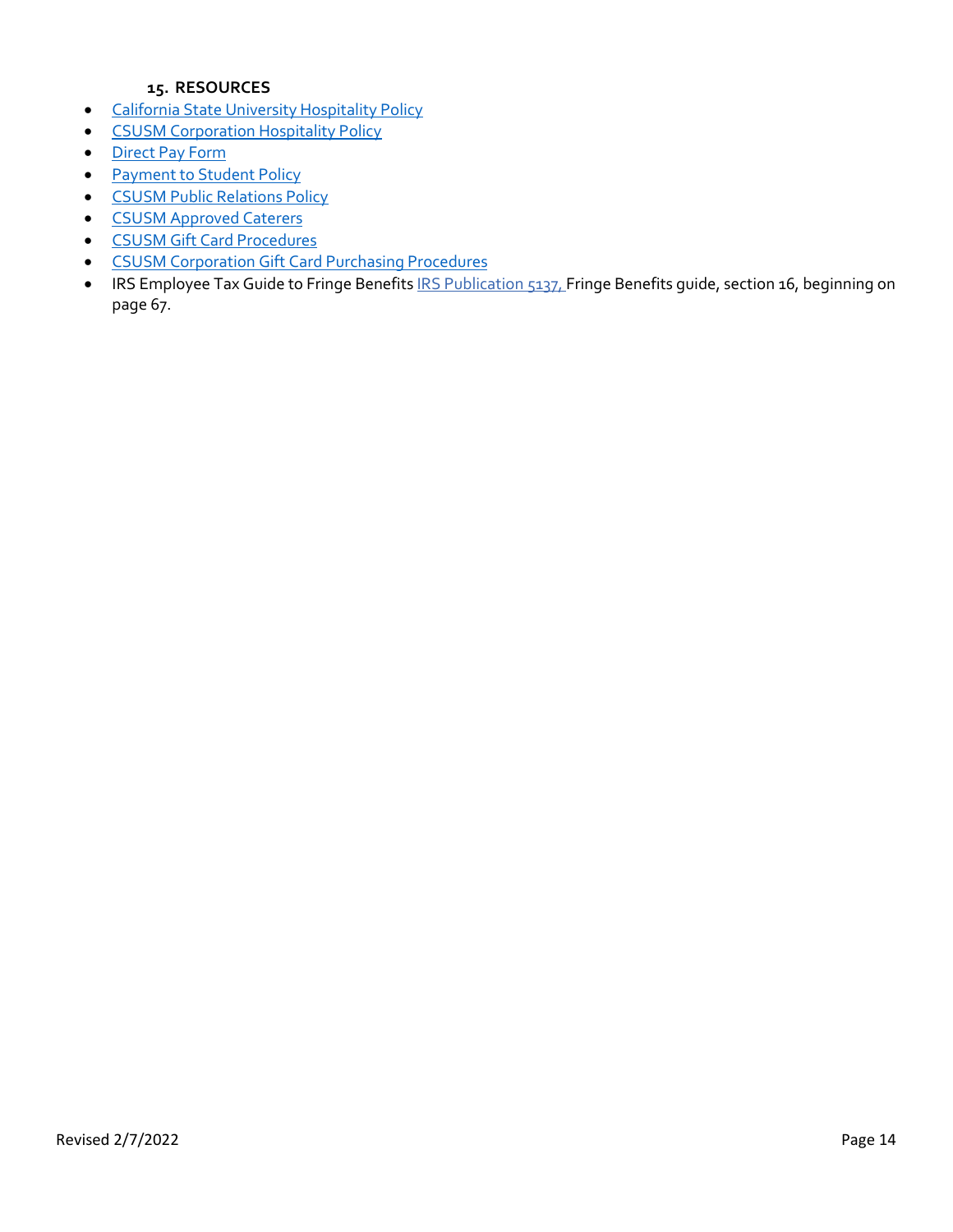## <span id="page-14-0"></span>**FAQ's**

1. Our department needs to hold a meeting which is administrative nature and the meal is a necessary and integral part of the business meeting. Is that allowable?

Answer: This activity falls under "Meals and Light Refreshments (non-alcoholic) for business meetings and events attended ONLY by employees of the same work location where the participants are required to work through the meal period (campus)" and is permitted if the meal is integral to the business function, infrequent and modest. Meals or light refreshments (limited to no more than twelve times per year, per group) provided in the course of an event may not exceed the maximum per person rate for breakfast (\$25), lunch (\$50), dinner (\$75) and light refreshments (\$60). These rates are inclusive of beverages, labor, sales tax, delivery fees, and other service fees.

2. Does "light refreshment" include hors d'oeuvres?

#### Answer: Yes.

3. Which category would I use for a Faculty/staff social event with a business purpose, or "Faculty/staff picnics & holiday gatherings with business purpose?"

Answer: Recognition Events including employee morale functions (must serve a bona fide business purpose).

- 4. We have a recruitment interview, where the panel will be required to stay in the room all day. Is providing lunch allowable?
	- Answer: Yes, this activity falls under "Meals and Light Refreshments (non-alcoholic) for business meetings and events attended ONLY by employees of the same work location where the participants are required to work through the meal period (campus)" and is permitted if the meal is integral to the business function, infrequent and modest. Meals or light refreshments (limited to no more than twelve times per year, per group) provided in the course of an event may not exceed the maximum per person rate for breakfast (\$25), lunch (\$50), dinner (\$75) and light refreshments (\$60). These rates are inclusive of beverages, labor, sales tax, delivery fees, and other service fees.
- 5. Can I send gift or flowers?

Answer: To employees, no. For non-employees, and for state funds, typically, no. Gifts or flowers are not permissible when there is solely a personal benefit. There may be justification if the intended business purpose complies with campus, CSU, IRS and Government Code restrictions. Gifts or flowers may be permissible with auxiliary funds. See General Expense Matrix.

6. I would like to meet with my colleague over lunch to discuss a business topic, can I be reimbursed?

Answer: Reimbursement for meals is not permissible when there is solely a personal benefit. In general, business meetings with individual colleagues are not permitted when the meeting can take place during business hours.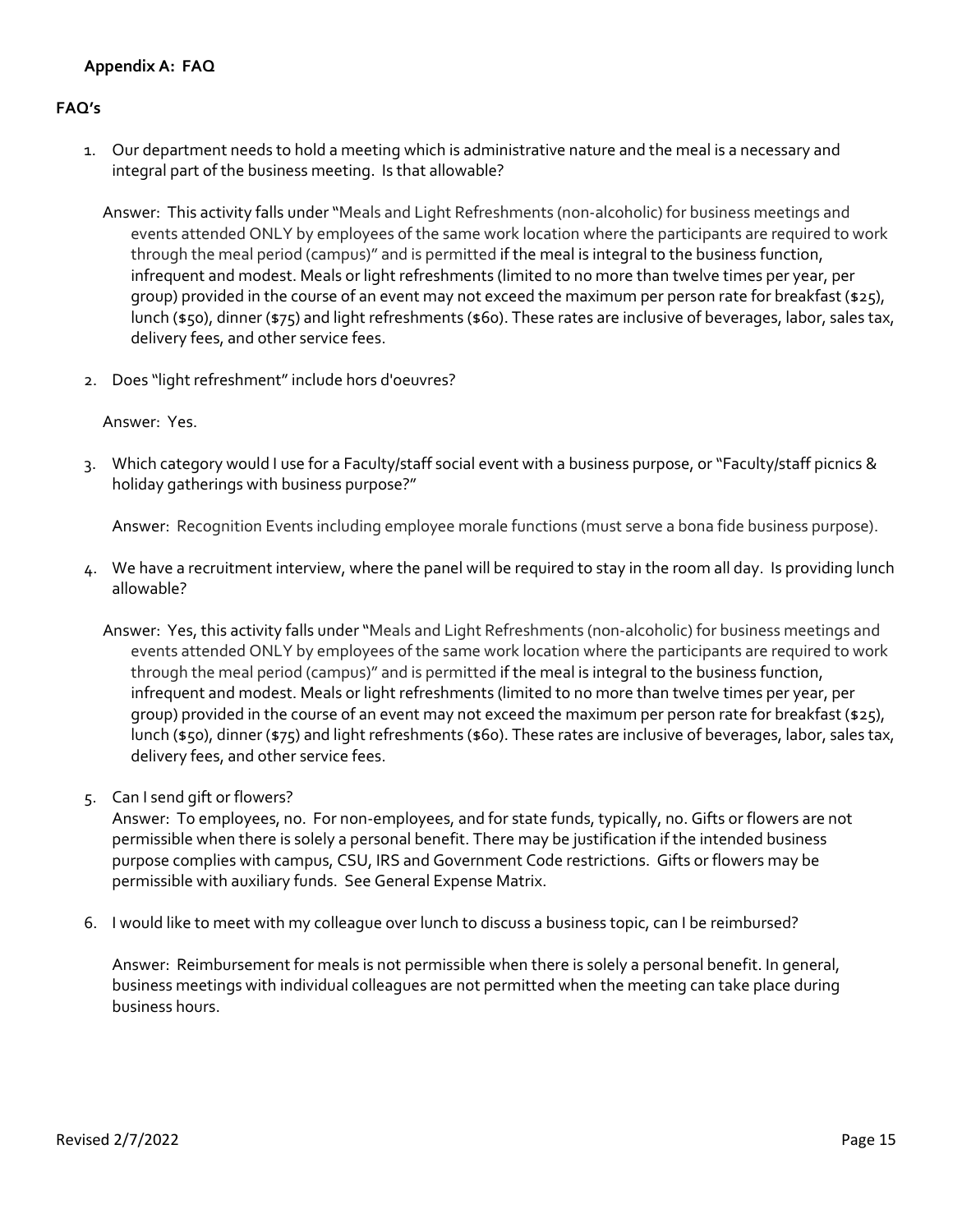7. Can I provide lunch for an all-day meeting?

Answer: Meals and light refreshments for business meetings and events attended only by employees of the same work location is permissible *if* the participants are required to work through the meal period. Meals and light refreshments for business meetings attended by official guests can be permissible.

8. Can I use state funds to have a retirement party?

Answer: Parties are not allowable with state funds. An employee can be recognized and issued an award for their service – minimum of 5 years. For auxiliary funds, see the Hospitality Matrix.

9. For employee morale purposes, I would like to use state funds to provide a departmental welcome breakfast each time we bring a new employee. Is this permitted?

Answer: Public expenditures that are driven solely by personal motives are not permissible with state funds.

10. I would like to purchase coffee and water for my department to consume. Is that allowable with state funds?

Answer: Refreshments solely for personal use is not permitted with state funds. This may be allowable for areas who host suppliers, donors, etc., on a regular basis. For auxiliary funds, see the Hospitality Matrix.

11. What examples would NOT be permissible with state funds?

Answer:

- a. Gift cards, flowers, non-cash gift as a thank you to consultants, quest speakers, etc.
- b. Gifts for employee birthdays, weddings, baby showers, etc.
- c. Farewell gatherings and retirement parties
- d. Bereavement or sympathy gifts

For auxiliary funds, see the Hospitality Matrix.

12. Events and Conference Services is managing my event. Who completes the hospitality forms?

Answer: The hospitality form is the responsibility of each department. Each department is responsible for providing what budget accounts they will be using for food and are accountable for all applicable guidelines pertaining to their budget or special project.